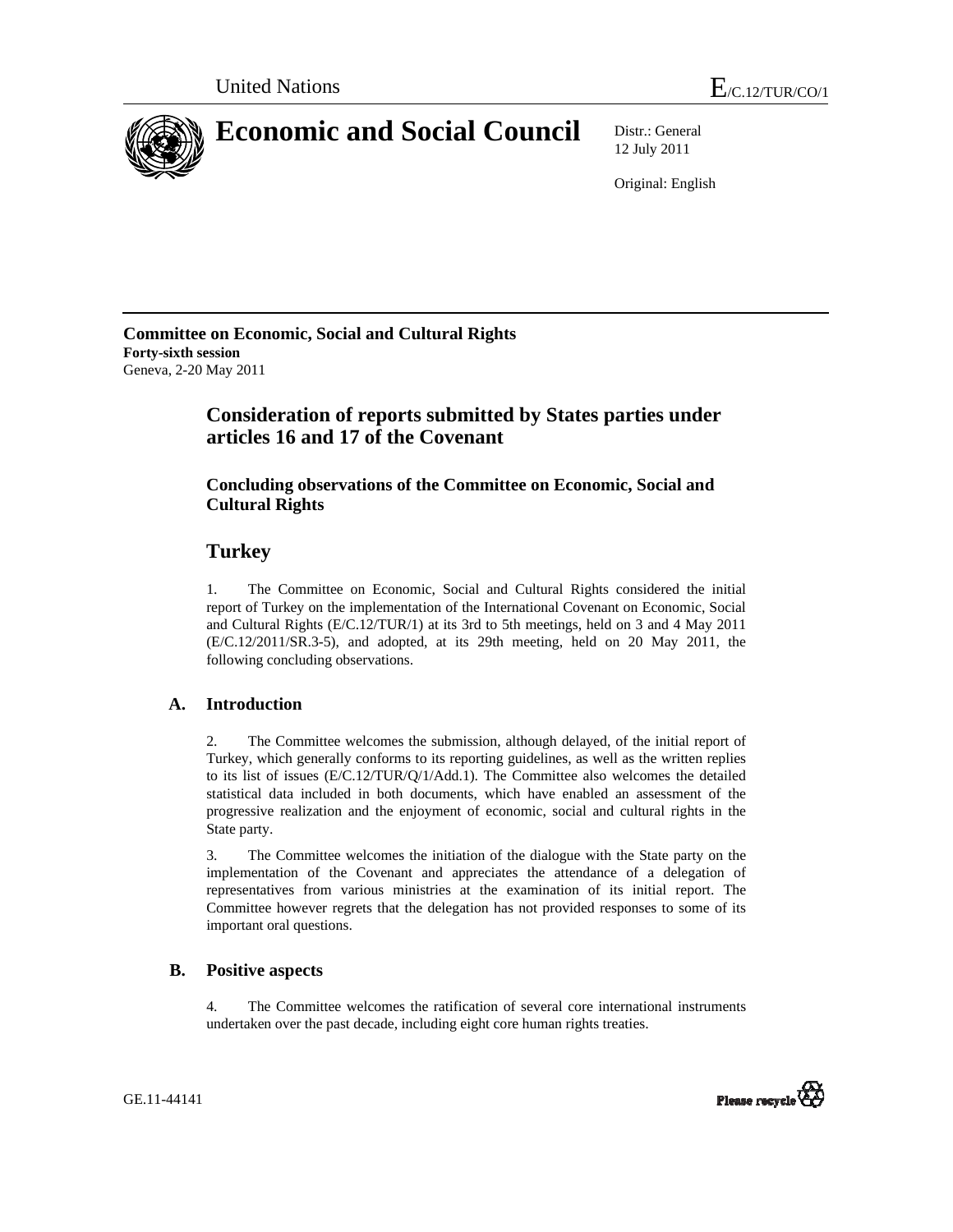5. The Committee notes a number of measures taken by the State party aimed at improving the enjoyment of economic, social and cultural rights, in particular:

(a) The establishment of the Parliamentary Commission on Equal Opportunities for Women and Men;

(b) The expansion of vaccination coverage, which has markedly reduced infant and child mortality;

(c) The implementation of the Health Transformation Programme, which has brought about a more sustainable and accountable health system;

(d) The amendments to the Penal Code and other enactments to combat violence against women;

(e) The amendments to the Penal Code on trafficking which bring its provisions in line with the relevant international convention and its protocols.

#### **C. Principal subjects of concern and recommendations**

6. The Committee is concerned about the State party's reservation to the effect that it will interpret and apply the provisions of article 13, paragraphs 3 and 4, of the Covenant in accordance with its Constitution.

**The Committee recommends that the State party withdraw its reservations to the Covenant, in particular the reservation to article 13, paragraphs 3 and 4, with a view to applying their provisions and interpreting them in the light of the jurisprudence of the Committee.** 

7. Though the Committee notes with appreciation the Constitutional guarantee of supremacy of the Covenant over domestic laws, it however regrets the absence of court cases on the applicability of the provisions of the Covenant.

**Recalling the obligation of the State party to render the articles of the Covenant justiciable in its domestic court system, the Committee requests the State party to include in its next periodic report information on court decisions applying the provisions of the Covenant. The Committee also calls on the State party to ensure that legal training programmes for judges and lawyers include courses on the justiciability of the rights contained in the Covenant. In this regard, the Committee draws the attention of the State party to its general comments No. 3 (1990) on the nature of States parties' obligations and No. 9 (1998) on the domestic application of the Covenant.** 

8. The Committee notes with regret that the State party has not yet established a national human rights institution in compliance with the principles relating to the status of national institutions for the promotion and protection of human rights (Paris Principles). The Committee also notes that the office of the ombudsman has not yet been created.

**The Committee urges the State party to establish a national human rights institution in accordance with the Paris Principles and with a mandate that includes the rights under the Covenant. The Committee also calls on the State party to seek the accreditation of such institution by the International Coordinating Committee of National Institutions for the Promotion and Protection of Human Rights in due course. In this regard, the Committee refers the State party to its general comment No. 10 (1998) on the role of national human rights institutions in the protection of economic, social and cultural rights.**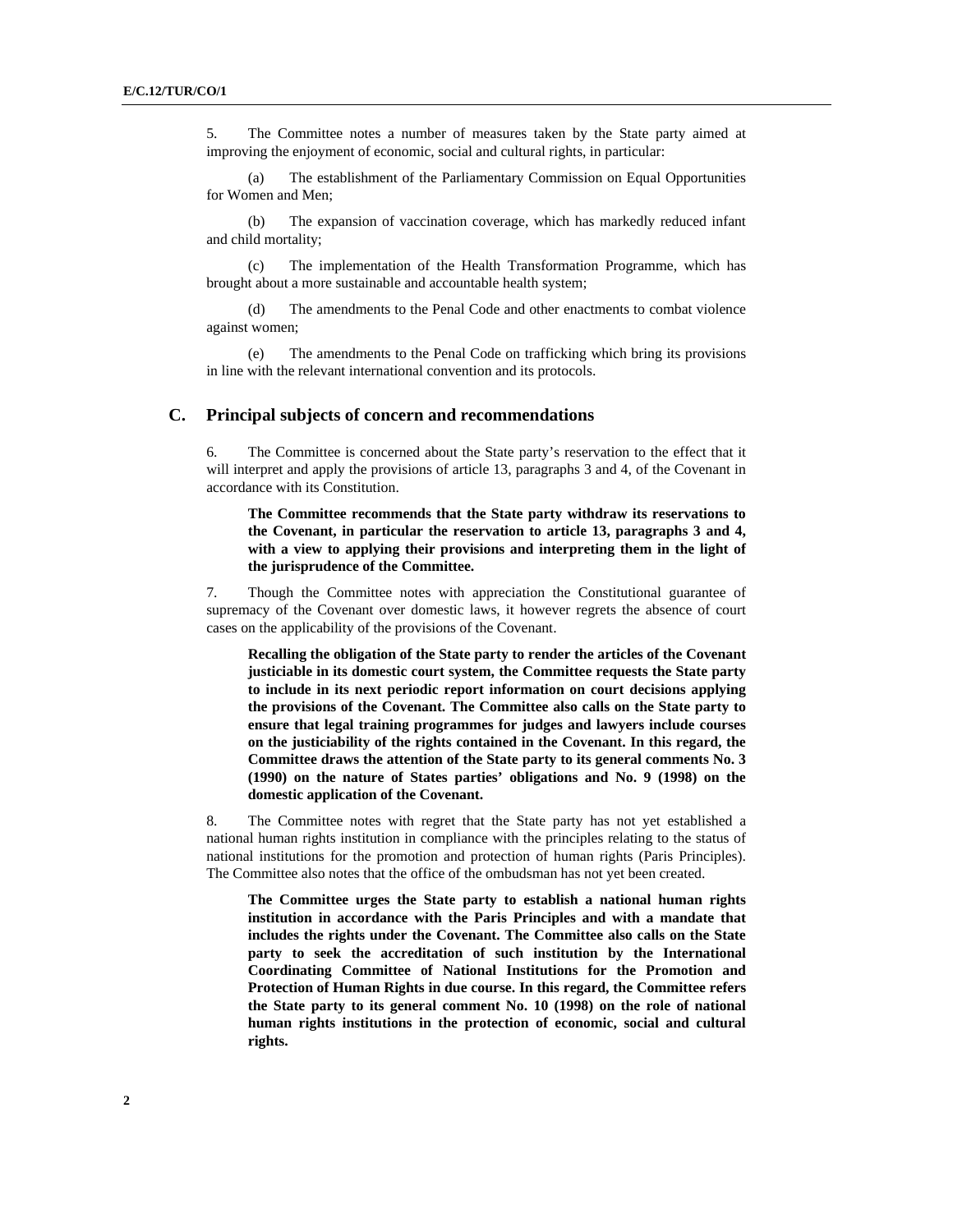9. While noting the legislative reforms undertaken by the State party, the Committee is concerned about the absence of a basic and general legislation against discrimination (art. 2, para. 2).

**The Committee calls on the State party to adopt a general law on nondiscrimination in line with the Covenant and the Committee's general comment No. 20 (2009) on non-discrimination in economic, social and cultural rights. In this regard, the Committee also requests the State party to include in its next periodic report information on the mandate and the activities of the Antidiscrimination and Equality Board.** 

10. In view of the fact that the State party recognizes only Greeks, Jews and Armenians as minorities, the Committee expresses concern about the absence of a broad legislative framework for the recognition of all minorities in the State party, including Kurds, Roma and Arameans, and the protection of their rights. The Committee is further concerned about the denial of minority rights of these communities (art. 2, para. 2).

#### **The Committee urges the State party to recognize all the minorities in its territory, to provide them with the full opportunities to enjoy their economic, social and cultural rights and to adopt the necessary plans of action for this purpose.**

11. The Committee notes with deep concern that persons with disabilities in the State party continue to face great difficulties in exercising their rights under the Covenant, including with regard to access to employment, housing, education and health care. The Committee also notes with regret that persons with disabilities have continued to lack proper access to buildings, parks, hospitals, transportation systems and other public places and services. The Committee is further concerned that a significant number of persons with disabilities do not receive social security benefits (art. 2, para. 2).

**The Committee urges the State party:** 

**(a) To provide persons with disabilities with their full rights under the Covenant and without discrimination and ensure that they have physical access to buildings, parks, hospitals, school, transportation systems and other public places and services;** 

**(b) To allocate resources for making the necessary accommodations to public and private infrastructure and services in the State party, as required by the provisions of articles 2 and 3 of the Disability Act;** 

**(c) To raise public awareness, including through mass campaigns, about the rights of persons with disabilities, so as to combat negative stereotypes and prejudices;** 

**(d) To strictly monitor the enforcement, both in the public and private sectors, of the quota system established by article 30 of the Labour Act, which prescribes the recruitment of at least 1 person with disabilities in every establishment which employs more than 50 people;** 

**(e) To combat the marginalization of persons with disabilities by taking account of their special needs in the income-maintenance schemes of the social security system;** 

**(f) To put into place a mechanism for collecting data on the enjoyment of economic, social and cultural rights of persons with disabilities so as to ascertain the nature of their difficulties, and to assess the impacts of the Disability Act.**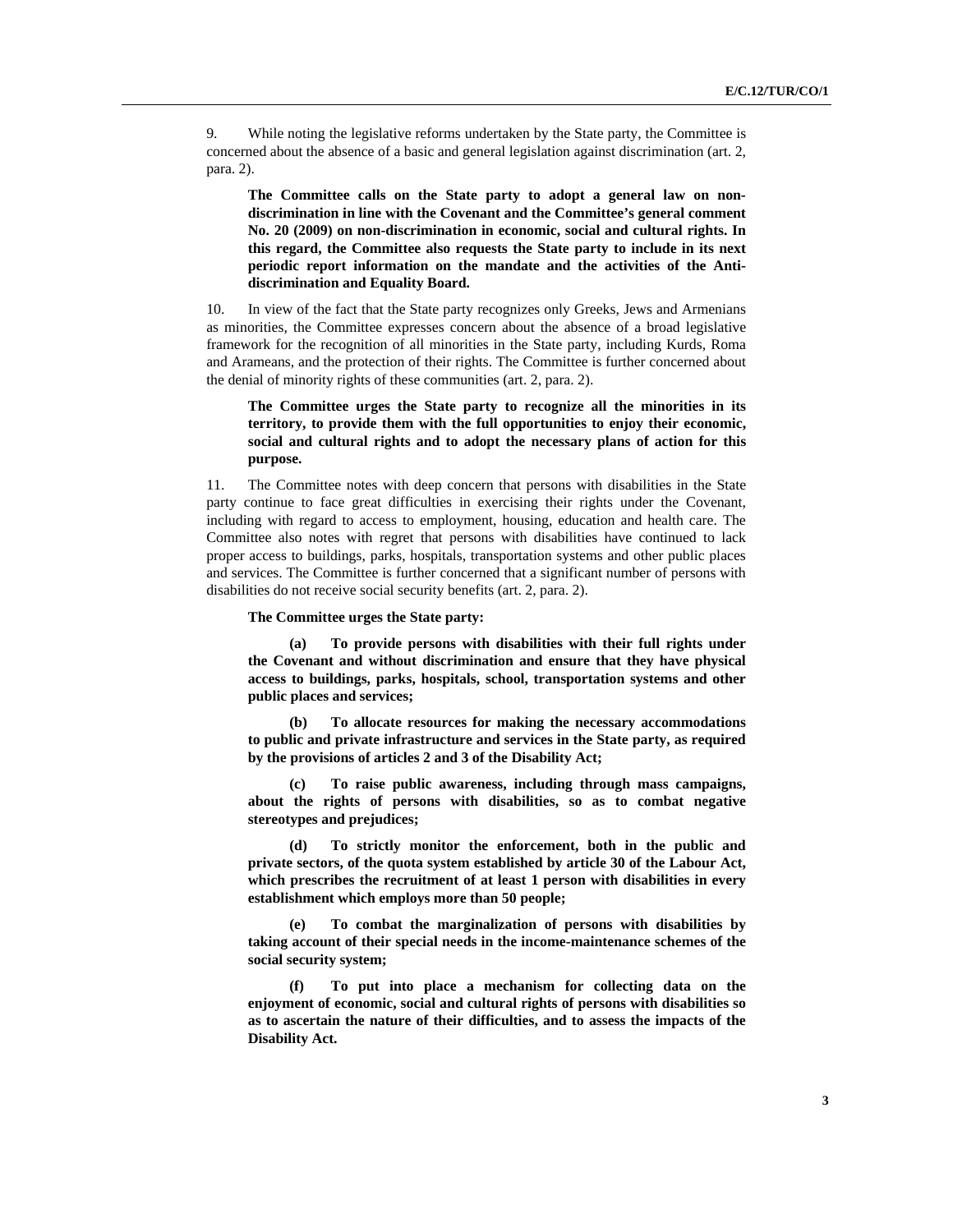**Bearing in mind the Committee's general comment No. 5 (1994) on persons with disabilities, the Committee requests the State party to include detailed information on the implementation of the above-mentioned recommendations in its next periodic report.**

12. The Committee is concerned that migrant workers, asylum-seekers and refugees still face serious difficulties in accessing health services, education and employment despite the legal provisions promoting their access to these services (art. 2, para. 2).

**The Committee urges the State party to raise public and official awareness about migrant workers, asylum-seekers and refugees with a view to according them their full rights under the Covenant.** 

13. The Committee notes with concern the significant discrepancies between regions, as well as between urban and rural areas, in the enjoyment of economic, social and cultural rights. It also notes the concentration of the incidence of high poverty, particularly in the eastern regions where the opportunity to enjoy the full rights under the Covenant is lacking (art. 3).

**The Committee urges the State party to address the disparities in the enjoyment of economic, social and cultural rights between regions, as well as between urban and rural areas, by adopting the measures necessary to improve conditions in the most disadvantaged areas.** 

14. The Committee is concerned that, despite the legislative and institutional reform undertaken and implemented by the State party with regard to gender equality, women continue to be treated unequally. It is moreover concerned that women's working conditions have worsened in recent times, with many women forced to seek employment in the informal economy. The Committee notes the lack of information on the impact of, and the results achieved by, the Gender Equality National Action Plan (art. 3).

**The Committee recalls article 3 of the Covenant and its general comment No. 16 (2005) on the equal rights of men and women to the enjoyment of all economic, social and cultural rights, and calls on the State party:** 

**(a) To raise public awareness about gender equality and adopt the necessary measures, legislative or otherwise, with a view to changing prejudices and perception about gender roles;** 

**(b) To expand the supply of day-care services;** 

**(c) To adopt a quota system in various areas to accelerate women's representation in political life and in the labour market;** 

**(d) To monitor, in collaboration with civil society organizations, the impact on the enjoyment of economic, social and cultural rights of women of all measures taken by collecting specific data on the results of all its programmes and measures to promote gender equality.** 

**The Committee also requests the State party to include in its next periodic report information on the impact of measures taken to enhance women's representation in the formal economy and on the outcomes of the monitoring and evaluation of the Gender Equality National Action Plan.** 

15. The Committee notes with concern that the incidence of sexual harassment in the workplace is reportedly widespread and regrets the lack of information and statistical data on complaints and court cases relating to sexual harassment (arts. 3 and 7).

**The Committee requests the State party to include in its next periodic report information on the incidence of sexual harassment in the workplace as well as**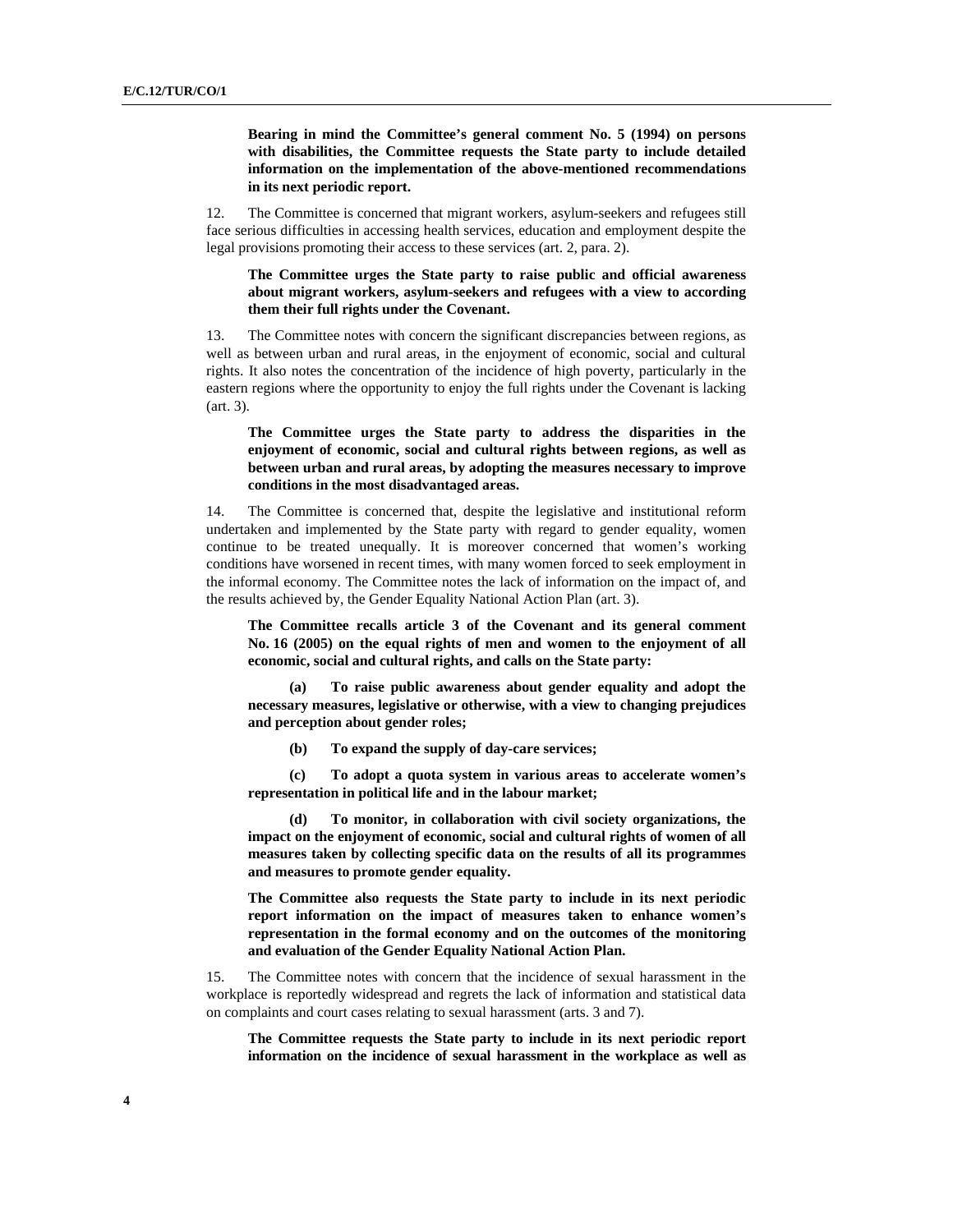**statistical data on cases of sexual harassment brought to the criminal and the labour courts, including information on indictments and sentences in this regard.** 

16. The Committee is concerned that unemployment in the State party has not decreased despite the economic growth and the implementation, since 2003, of the National Employment Strategy. Moreover, the Committee is concerned that unemployment is particularly affecting young persons (art. 6).

**The Committee urges the State party to ensure that any new labour market policies to be adopted by the State party are aimed at providing everyone with opportunities to secure an employment, particularly by:** 

**(a) Implementing the conclusions from a comprehensive review of the past National Employment Strategy;** 

**(b) Allocating more resources for job creation;** 

**(c) Creating more favourable conditions for young people in the labour market through measures such as increases in vocational education opportunities.** 

**In this regard, the Committee refers the State party to its general comment No. 18 on the right to work (2005) and its recommendations on technical and vocational training as contained in general comment No. 13 (1999) on the right to education.** 

17. The Committee expresses concern at the low level of the minimum wage in the State party, which does not allow for a decent standard of living for the workers and their families (art. 7).

**The Committee urges the State party to review its system for determining the minimum wage, with a view to ensuring that it will enable workers and their families to enjoy a decent standard of living. The Committee also urges the State party to ensure, through its labour inspection system, that the minimumwage standard is effectively enforced.** 

18. The Committee is concerned that there is a wide wage gap between men and women in the State party and that labour inspections have neither identified nor reported cases of violation of the principle of equal remuneration for work of equal value (art. 7).

**The Committee calls on the State party:** 

**(a) To raise awareness of the illegality of the application of different rates for men and women for work of equal value and of the obligation of employers in this regard;** 

**(b) To provide accessible and effective remedies in case of discrimination in remuneration;** 

**(c) To train labour inspectors in the application of the principle of equal remuneration for work of equal value and take other measures to ensure an effective enforcement of applicable legislation.**

19. While noting that draft bills amending the acts of the State party on trade unions, collective labour agreements, strikes and lockouts are being considered, the Committee notes with concern that the legislation currently in force in the State party imposes severe restrictions on the right to form unions and on the right to strike. The Committee is also concerned that foreign workers cannot join trade unions (art. 8).

**The Committee calls on the State party to adopt the necessary legislative measures to allow foreign workers the right to join trade unions of their choice**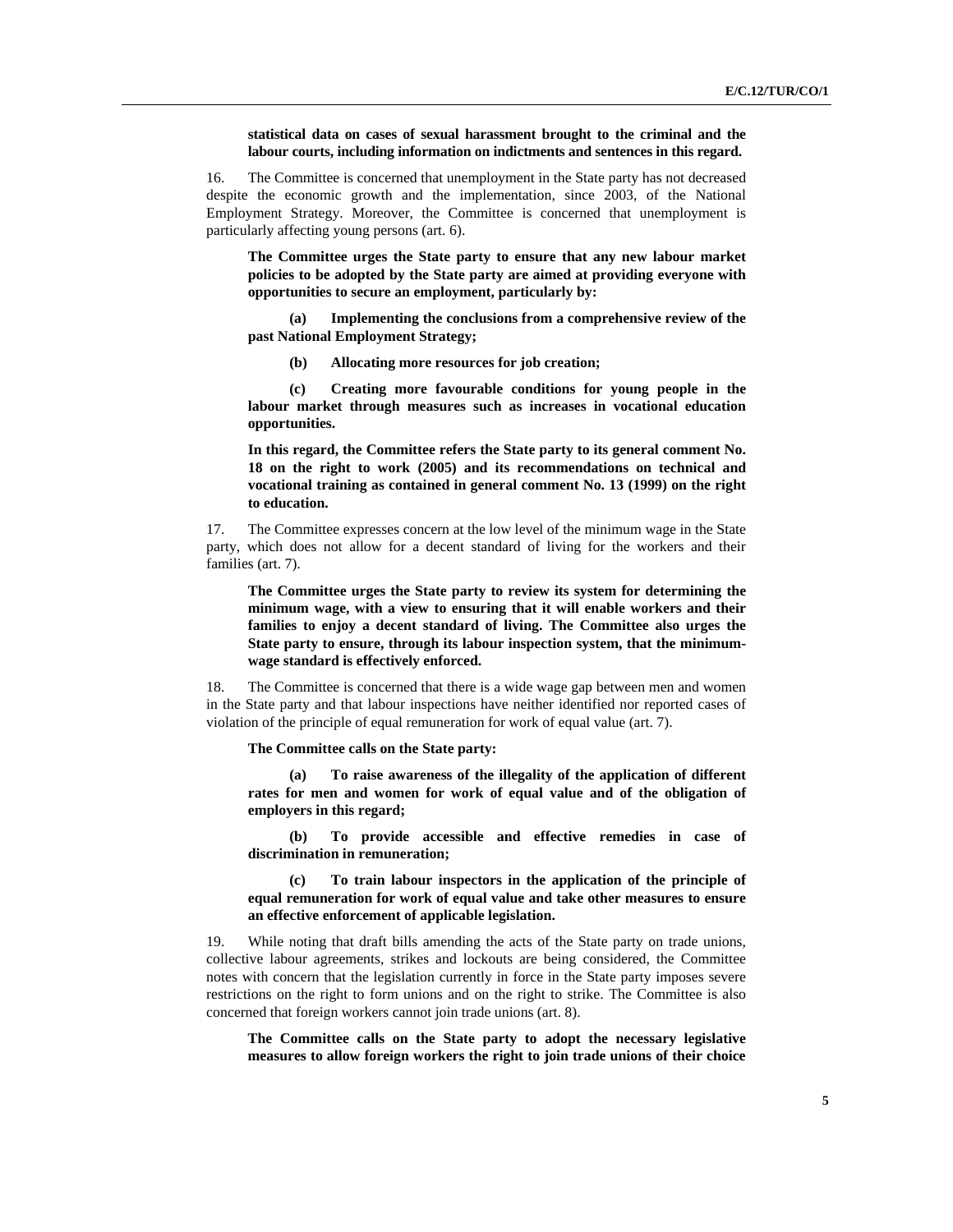#### **and to amend the existing act on trade union in order to lift existing restrictions.**

20. The Committee expresses concern at the precarious situation of those employed in the informal economy, which accounted in 2006 for 48.5 per cent of the total working population and 66 per cent of working women (arts. 9 and 7).

**The Committee calls on the State party to review its social security schemes so as to ensure that workers, in particular women, in the informal economy are also covered. In this regard, the Committee refers the State party to its general comment No. 19 (2007) on the right to social security.** 

21. The Committee is concerned that about 20 per cent of the population in the State party does not benefit from any social security coverage. The Committee also regrets that the information provided to it has not enabled the Committee to ascertain to what extent the social security system provides protection against the social risks and contingencies required by the Covenant and as to whether the measures taken have been effective at improving the situation (art. 9).

**The Committee requests that the State party include in its next periodic report:** 

**(a) Detailed information on the coverage of the social security system of the State party, referring to the branches enumerated in paragraphs 12 to 21 of the Committee's general comment No. 19 (2007) on the right to social security;** 

**(b) Detailed information on the coverage of the social security system of the State party, including for disadvantaged and marginalized groups, and on the number of holders of health green cards.** 

22. The Committee expresses concern at the small percentage of older persons who receive pension benefits and at the level of the pension, which does not provide for a decent standard of living for pensioners (arts. 9, 11 and 2, para. 2).

**The Committee urges the State party to extend assistance to older persons who do not receive any income and to review the level of the pension benefit so as to ensure that it enables them to enjoy an adequate standard of living. In this regard, the Committee refers the State party to its general comment No. 6 (1995), and requests the State party to include in its next periodic report detailed information on the enjoyment of economic, social and cultural rights by older persons.** 

23. The Committee is alarmed at the very high incidence of violence against women in the State party, despite the implementation of the 2007-2010 National Action Plan to Combat Violence against Women. The Committee is moreover concerned that domestic violence, including physical and psychological violence, is not criminalized in the State party and that the remedies available to victims of domestic violence are ineffective (arts. 10 and 2, para. 2).

**As the proposed activities contained in the National Action Plan to Combat Violence against Women address, in principle, existing challenges to the eradication of violence against women in the State party, the Committee calls on the State party to allocate the necessary resources for the implementation of the Plan and to involve civil society in its monitoring.** 

**The Committee also calls on the State party to criminalize domestic violence, strictly enforce the law combating violence against women, increase the number of shelters and monitor the discharge by relevant public officials of their responsibilities when dealing with victims of domestic violence.**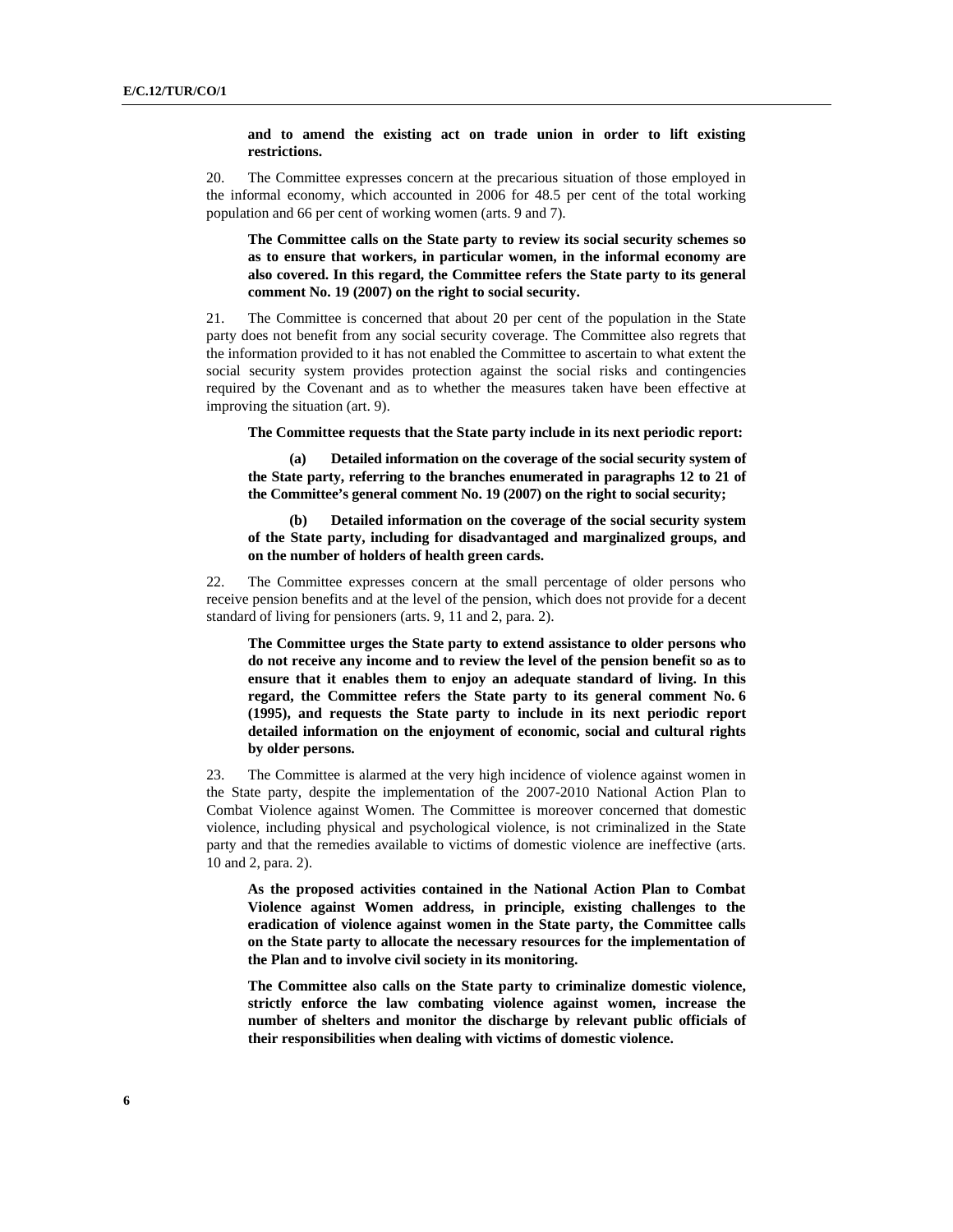24. The Committee is concerned that corporal punishment is not explicitly prohibited in the home and is practiced in schools (arts. 10 and 13).

**The Committee urges the State party to adopt specific legislation prohibiting all forms of corporal punishment in the home. It further calls on the State party to raise public awareness against corporal punishment at home or in schools. In this respect, the Committee draws the attention of the State party to its recommendation on discipline in schools as contained in its general comment No. 13 (1999) on the right to education.** 

25. The Committee is concerned that the legislation of the State party on minimum age of employment and authorized types of work for children does not conform to international standards. Moreover, the Committee expresses concern that the measures undertaken by the State party to combat child labour, which continues to be used in agriculture and the furniture industry, have not been commensurate with the scale of the problem (art. 10).

**The Committee calls on the State party to ensure that children are protected from social and economic exploitation, including by bringing its legislation fully into conformity with International Labour Organization (ILO) standards on minimum age of employment and the regulation of employment of children in hazardous conditions, in compliance with ILO Convention No. 182 (1999) concerning the Prohibition and Immediate Action for the Elimination of the Worst Forms of Child Labour. The Committee also urges the State party to increase the length of compulsory education from 8 to 11 years. In this regard, the Committee refers the State party to its general comments No. 18 (2005) on the right to work and No. 13 (1999) on the right to education.** 

26. The Committee is deeply concerned at the potential impact of the Ilisu dam under construction and other dams on the enjoyment of economic, social and cultural rights in the areas concerned, especially with regard to forced evictions, resettlements, displacement, and compensation of people affected, as well as at the environmental and cultural impact of the construction of these dams (arts. 11, 12 and 15).

**The Committee urges the State party to take account of a human-rights based approach in its infrastructure development projects, especially dams, and to undertake a complete review of its legislation and regulations on evictions, resettlement and compensation of the people affected by these construction projects, especially the Ilisu dam, in line with the Committee's general comment No. 7 (1997) on forced evictions.** 

27. The Committee notes with concern that forced evictions have taken place in Istanbul as part of the urban renewal project, without adequate compensation or alternative accommodation to those affected. It is also concerned that, in the case of the Roma community, evictions and displacement have seriously affected the schooling of children. Moreover, the Committee expresses concern that laws applied in urbanization projects, which neglect participation, the respect of property rights and other human rights dimensions, are not compatible with international standards (art. 11).

**The Committee urges the State party to review its legal framework regulating urbanization projects to ensure that persons forcibly evicted are provided with adequate compensation and/or relocation, taking into account the guidelines adopted by the Committee in its general comment No. 7 (1997) on forced evictions. The Committee also draws the State party's attention to the basic principles and guidelines on development-based evictions and displacement (A/HRC/4/18, annex I) developed by the Special Rapporteur on adequate housing as a component of the right to an adequate standard of living.**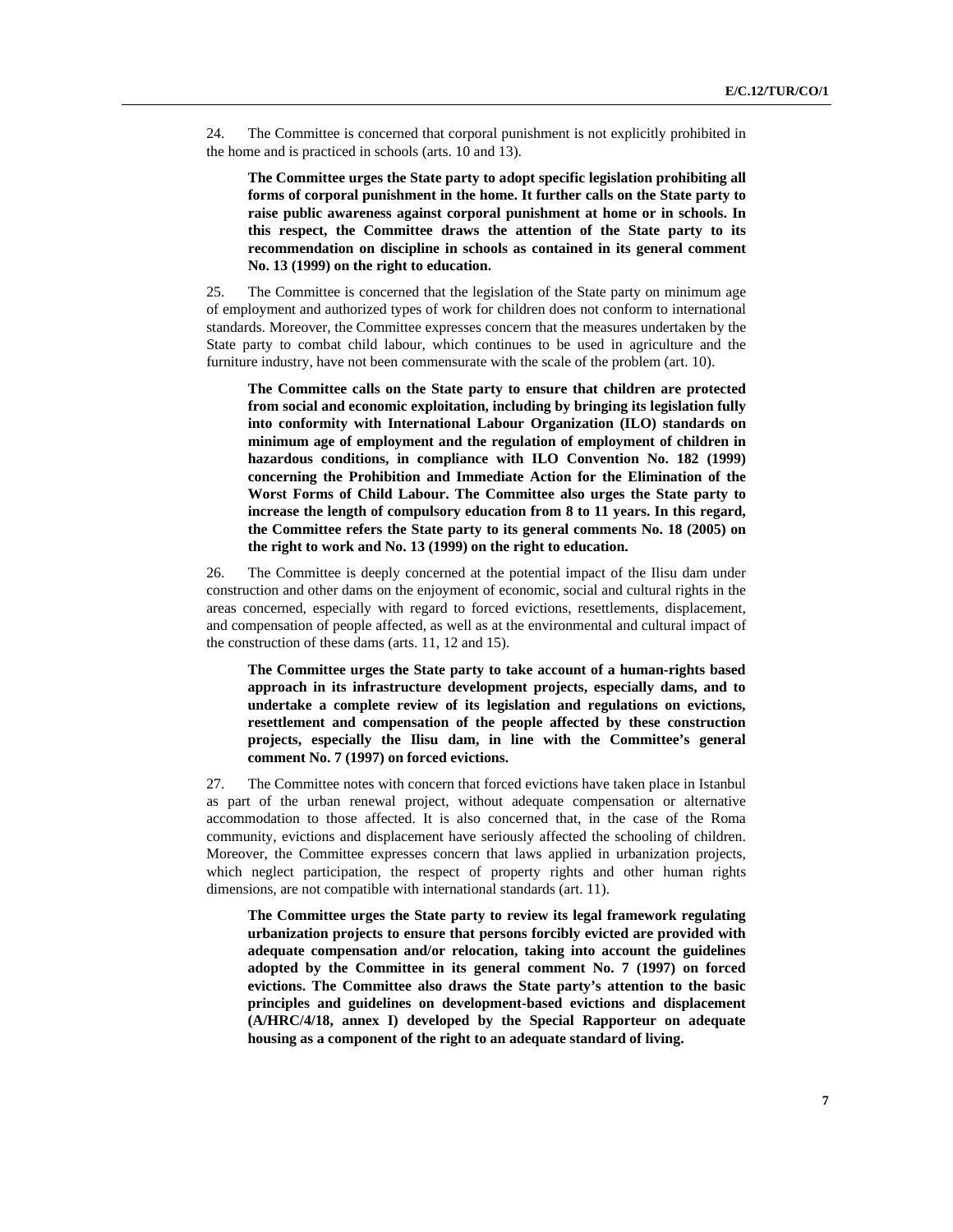28. The Committee expresses concern at the acute shortage of housing in the State party, which is currently estimated at three million units. The Committee also regrets the absence of information on homelessness and inadequate housing in the State party (art. 11).

**The Committee calls on the State party to step up efforts, including through the adoption of a national housing strategy, to increase the availability of adequate housing, particularly in view of the fact that the number of houses built under the auspices of the Housing Development Administration (TOKI) meets only 5 to 10 per cent of the housing needs. The Committee also calls on the State party to review the 1984 Mass Housing Act to ensure that it provides an adequate framework for realizing the right to adequate housing.** 

**The Committee requests the State party to include in its next periodic report information on homelessness and on adequacy of housing. The Committee also refers the State party to its general comment No. 4 (1991) on the right to adequate housing.** 

29. The Committee is concerned that the maternal mortality remains high despite the progress achieved, in particular that a large number of women living in rural areas do not have adequate access to sexual and reproductive health care. The Committee is also concerned that available statistics on reproductive health relate only to married women. The Committee furthermore regrets the absence of information on the existence of sexual and reproductive health education in the State party (arts. 12 and 10).

**The Committee calls on the State party to ensure the enjoyment of reproductive health rights by everyone without discrimination and to consider amending the 2005-2015 Strategic Plan on Fertility Health to include targeted measures and resources to improve access to and provision of sexual and reproductive health services in rural areas. It also calls on the State party to collect data on the reproductive health of all women and girls, irrespective of their age and marital status, and to include in its next periodic report detailed information on sexual and reproductive health education and services. The Committee refers the State party to its general comment No. 14 (2000) on the right to the highest attainable standard of health.** 

30. While the use of unmodified electroconvulsive treatment (ECT) without anaesthesia and muscle relaxants in mental health facilities has been abandoned and ECT application guidelines have been circulated to medical faculties, the Committee remains concerned that the State party has not taken measures, legislative or otherwise, to abolish these practices (art. 12).

**The Committee calls on the State party to regulate, through the adoption of necessary amendments to existing legislation, the use of electroconvulsive treatment on mental health patients.** 

31. The Committee regrets that the preparation of the initial report of State party (E/C.12/TUR/1) did not have the benefit of consultations with civil society actors.

**The Committee recommends that the State party expand its dialogue and cooperation with civil society organizations working in the area of human rights protection, in particular in the promotion and protection of economic, social and cultural rights. The Committee also encourages the State party to involve civil society organizations in the implementation of the Committee's recommendations and the preparation of the next periodic report.** 

32. **The Committee urges the State party to provide education on human rights, including economic, social and cultural rights, to students at all levels of education, and human rights training for members of all professions and sectors that have a**